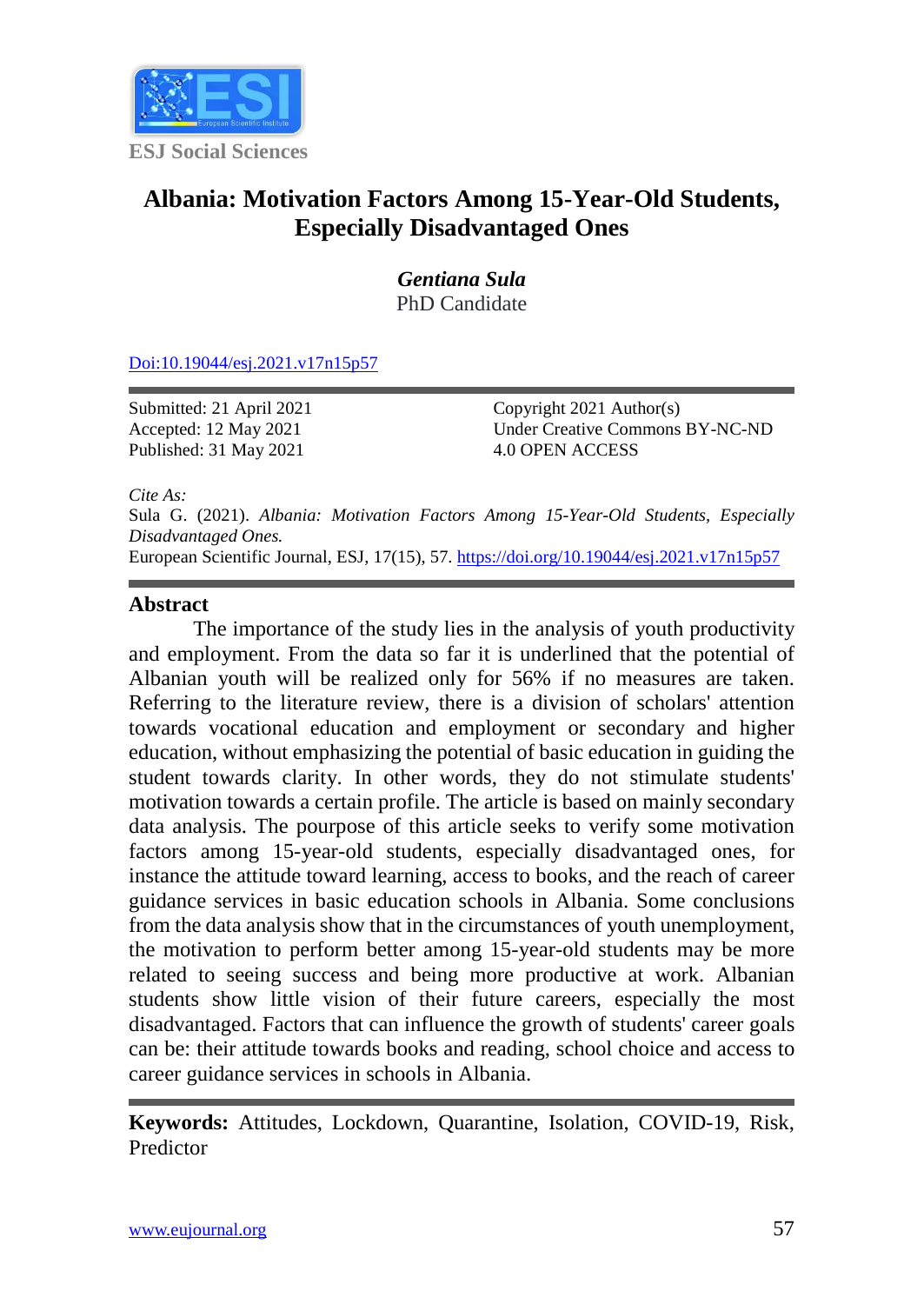#### **Context**

Literature confirms the connection between the visions of tomorrow's world of work with the position of the student toward learning, starting from basic education. For instance, it is established that students learn better if they have a strong motive and clarity about their future and the path they want to undertake as adults. In order to measure learning, there is broad consensus that its strongest predictor is the very level of reading comprehension at 15 years old, which OECD measures every three years through the PISA international test.

There are several theories about learning motivation, but this article will focus on the expectancy model (P.H. HemaMalini, 2014), which connects efforts with expectations and the redard deriving from productive employment. This model has been used first for motivating workers, but then it expanded to motivation for learning.



**Source 1.** <https://positivepsychology.com/motivation-education/>

With regard to results on reading, the connection with three preconditions is verified and these are the social-economic background (consisting of parents' education, their employment, and the writing-reading home environment); school and the educational environment, as well as the student profile with the skills, efforts, and motivation (Cordula Artelt Jürgen Baumert Nele Julius-McElvany, 2003).

The 2013-2018 Government of Albania Program made young unemployment a priority to address. The vocational skills gap for young people was highlighted in itself as a cause for low productivity of individuals in Albania and a slowdown of growth in the private sector (National Strategy for Employment and Skills, 2014). In this context, it was documented that the socially most vulnerable groups were farther from access to specialized services, such as: students without basic education, Roma and Egyptian children, girls and particularly those who were victims of abuse and trafficking, as well as youth who did not have access to to choosing vocational schools due to distance from services. Another factor was the gender stereotype about vocational work and education that kept girls away from such service and closer to work at home.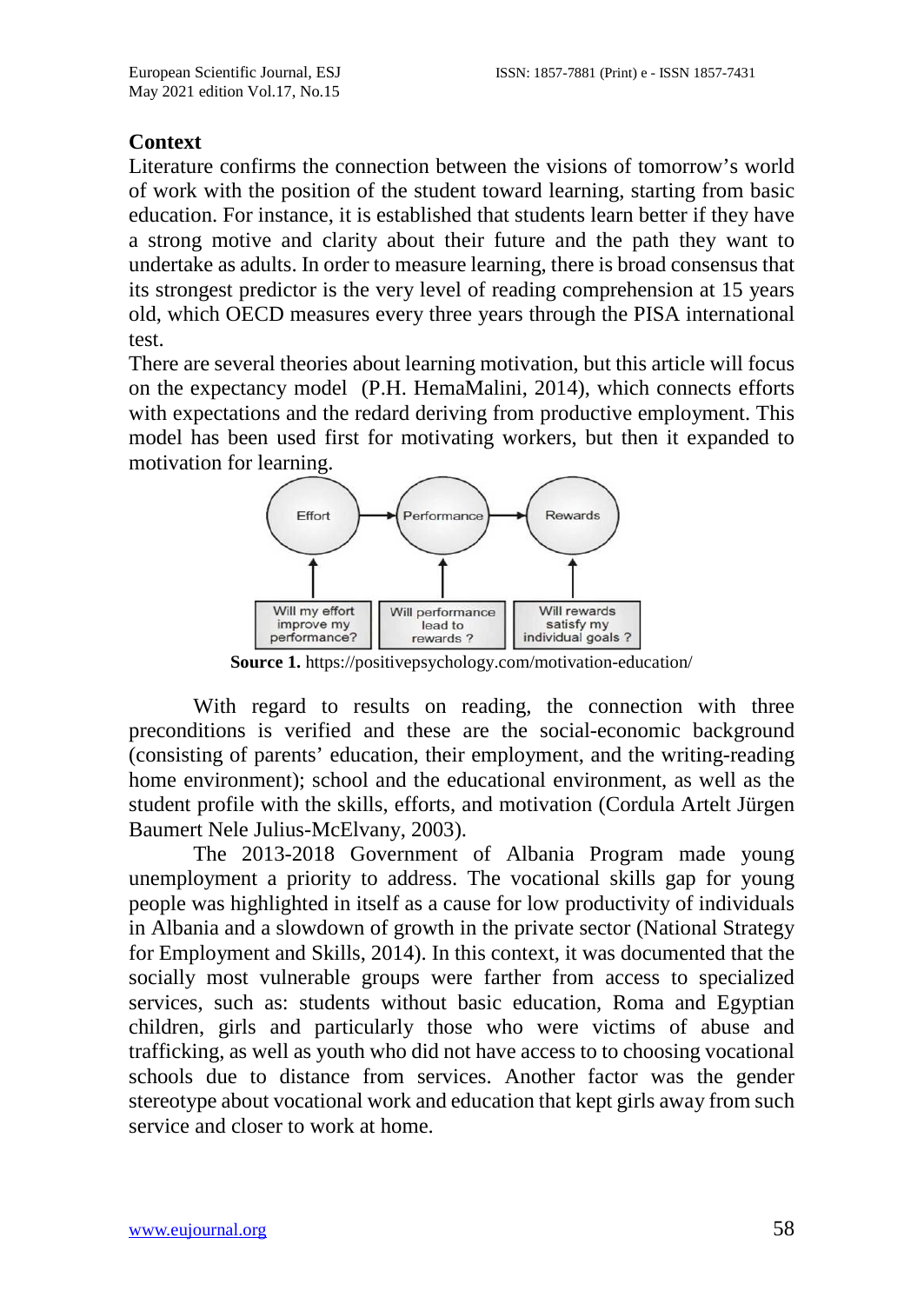Meanwhile, a clearer employment perspective motivates children's learning at very young ages and improves their attitude toward school. However, this perspective is not clear for groups of disadvantaged<sup>[1](#page-13-0)</sup> children. In Albania, only 4% of 15-year-old disadvantaged students who are PISA participants have a clear idea of what they want to become when they grow up, ranking last among the 78 countries that participated in the testing.<sup>[2](#page-2-0)</sup> Furthermore, literature confirms a strong connection between students' access to learning and the achievement of student results, thus providing an indicator that is interdependent upon the choices the student will make in life. For instance, students who show greater interest in reading or those who are more capable of resolving difficult problems are more likely to perform better. Also, particularly strong connections appear between the tendency of students to control their learning consciously to monitor progress and their selfconfidence. This suggests that effective learning may not be acquired simply as a skill, but it also depends greatly on the development of positive attitudes toward learning as a process (Cordula Artelt Jürgen Baumert Nele Julius-McElvany, 2003).

Another theory that connects learning with the perspective of productivity in adult life for any individual is that of human capital. This encompasses: "The skills, knowledge, and experience possessed by an individual or population, seen in connection with their value or cost for an organization or country" (Dictionary.com, 2021). Different theories are at use to define human capital. Human capital is also measured by the World Bank (Human Capital Project, 2021) and the United Nations Organization (Guide on Measuring Human Capital, 2016) in approximate manners, but the definition according to the World Economic Forum (World Economic Forum, 2017), has drawn attention because it defines the productivity of a person or society in its dynamics, without circumventing the factors that diminish such capital, such as unemployment or lack of productivity.

Albania's human resources index is evaluated at 58.2 by this measurement. The analysis of each component confirms achievement in the length of schooling (years of school and growing participation), but when it comes to effectiveness in educational attainment (math and functional reading), employment (number of youths at work) or complex and specialized skills, Albania ranks at particularly low and declining levels. This means that unless active and effective policies are undertaken, an Albanian child is expected to develop only 58 percent of its potential when he/she grows up.

<sup>&</sup>lt;sup>1</sup> According to OECD, 25% of students with lower social-economic and cultural index are considered disadvantaged.

<span id="page-2-0"></span><sup>2</sup> https://gpseducation.oecd.org/CountryProfile?plotter=h5&primaryCountry=ALB&treshold =5&topic=PI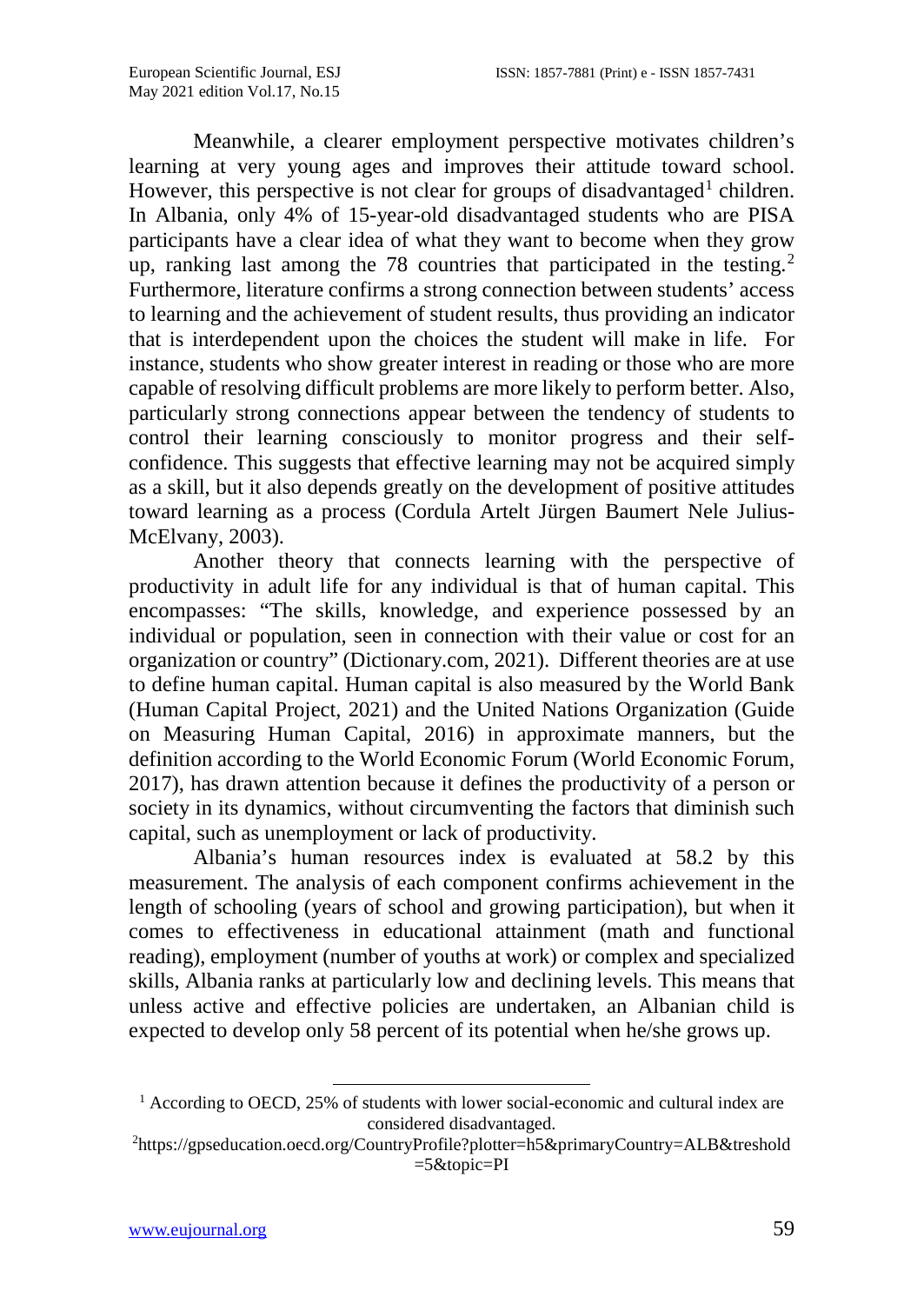Thus, the conclusion may be drawn that a priority is not only the increase in the first dimension, which has to do with high school attendance indicators, but this capital should not be undone by lack of its use immediately after school. This may occur if access to the labor market is obstructed or attained vocational skills are not appropriate or compatible with labor market needs.

## **Methodology**

The article is based on mainly secondary data analysis. The following reflects the purpose and objectives of the study and supports the selection of literature review and a cross-sectional analysis through secondary data, as well as the limitations of the study.

The *purpose* of this article seeks to verify some motivation factors among 15-year-old students, especially disadvantaged ones, for instance the attitude toward learning, access to books, and the reach of career guidance services in basic education schools in Albania.

*First objective of the article*, offer a review of the literature will abstract a conceptual framework of factors that affect the motivation of 15 year-old students for learning and the future of their careers.

*Second objective*, the analysis of secondary data (source INSTAT) will give us a description of the progress of youth employment for the years 2014- 2020, seen from the aspects of demographic change.

*Third objective,* cross-sectional analysis through data collected from OECD standardized questionnaires in the PISA 2018 test. The indicators are as follows:

- a) Students' access to learning and books;
- b) School selection;
- c) Efficiency of career guidance services in 9-year schools.

The article aims to draw on existing data to analyze some elements that are directly related to students' aspirations and motivation, as well as the role of schools or employment services in this field. To get a more complete picture, the article will use data collected through the OECD during the PISA 2018 test. Regarding the sample size: Albania is represented in the PISA 2018 program by 327 schools and 6,359 students.

*Figure 1 (presents a conceptual model of the factors that influence student motivation. It includes different factors in this model, but the focus will be only on the factors of access to learning and career guidance services among 15-year-olds).*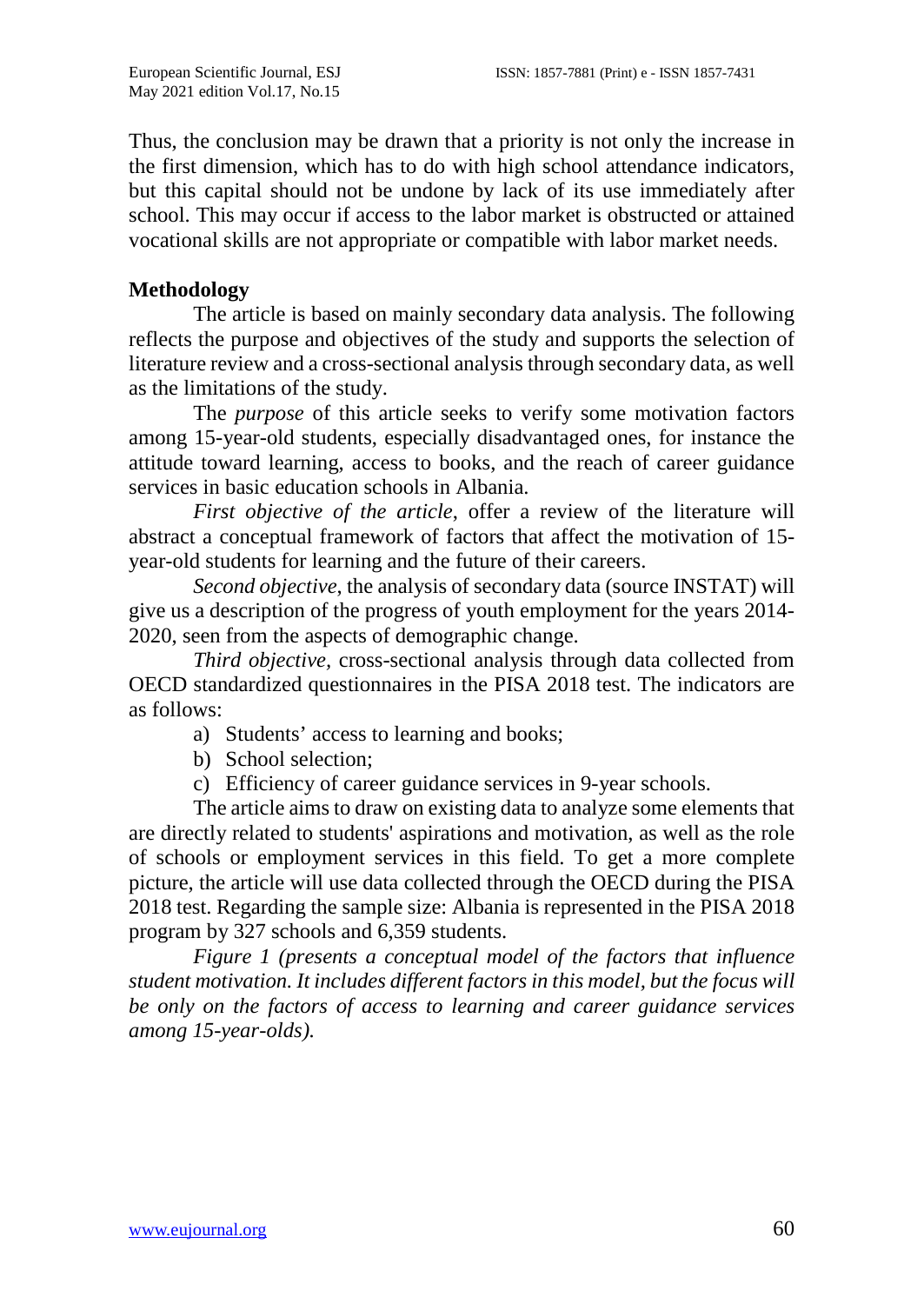

**Figure 1.** Schematic presentation of factors linked with moditavion of 15-year-old students in Albania, 2018

## **Population and sampling**

The target population consists of 15-year-old students who have been selected to be inclusive in terms of sex, place of residence, social-economic status, etc., aiming at the  $9<sup>th</sup>$  and  $10<sup>th</sup>$  grades, and plans to include full-time as well as part-time students, and even students who attend vocational programs or other similar programs, foreign students who attended foreign schools in their own countries, as well as foreign students who attend relevant education in Albania. The entire information used and analyzed in this research has been obtained from questionnaires prepared for different target groups that include: questionnaires for students, teachers of Albanian, and school administrators referring to the database created by PISA 2018.<sup>[3](#page-4-0)</sup> The article has processed only the data on the students. PISA was created and developed as a program by the Organization for Economic Cooperation and Development (OECD) at the end of the 1990s as continued, international comparative study, which collects mainly the indicators of student characteristics and skills. PISA also collects contextual data that allows these results to be interpreted in terms of their broader contexts. Data from PISA are of interest to academia, researchers, and other partners in education.<sup>[4](#page-4-1)</sup>

#### **Sample of students**

With regard to the sample of students,<sup>[5](#page-4-2)</sup> the sample selected for Albania consists of 6,359 students of the 15-year old age group from a population of

[l.pdf](https://www.oecd.org/pisa/data/2018database/CY7_201710_QST_MS_STQ_NoNotes_final.pdf)

 <sup>3</sup> <https://www.oecd.org/pisa/data/2018database/>

<sup>4</sup> CY7\_1703\_GEN\_NPMManual\_FULL\_1.docx 8

<span id="page-4-2"></span><span id="page-4-1"></span><span id="page-4-0"></span><sup>&</sup>lt;sup>5</sup>[https://www.oecd.org/pisa/data/2018database/CY7\\_201710\\_QST\\_MS\\_STQ\\_NoNotes\\_fina](https://www.oecd.org/pisa/data/2018database/CY7_201710_QST_MS_STQ_NoNotes_final.pdf)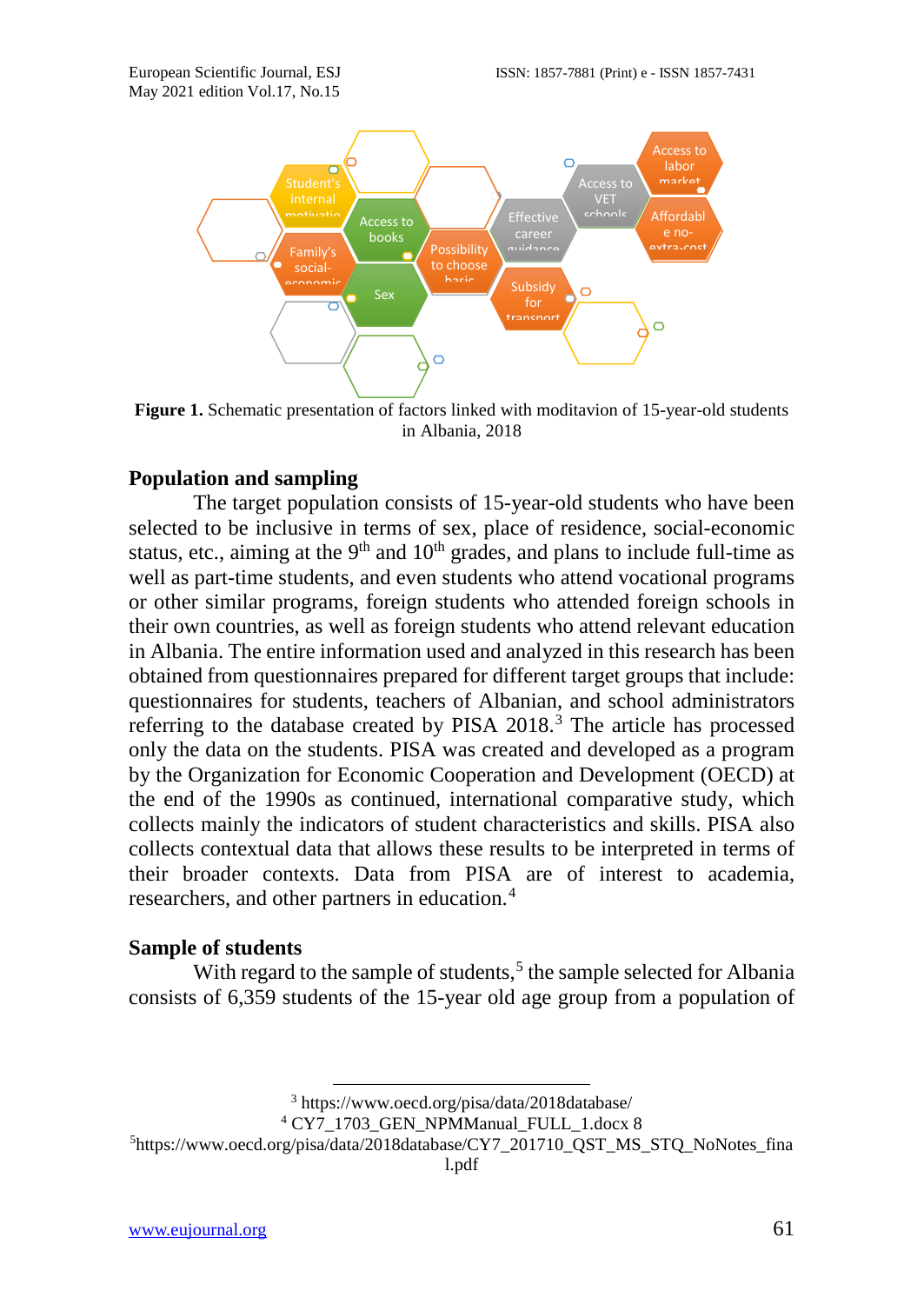$30,160$  $30,160$  $30,160$  students (15-year old students enrolled in schools).<sup>6</sup> A series of components were taken into consideration while selecting the students, such as: sex, class, type of school, etc. Their division is as follows:

The questionnaire of students focuses mainly on:

- The student, his/her family, and home;
- Language learning at school;
- Views on reading;
- What the student thinks about life;
- About school;
- School hours and time spent on learning.

The limitations of the research stem from the fact that the collected information is based on self-reporting, which may often contain doses of subjectivity. Another limitation has to do with the statistics on employment in villages, which underestimate the phenomenon because they consider villages as entirely employed in agriculture. Nevertheless, information is very valuable and the sampling is credible.

## **Findings**

# **Dynamics of the political and institutional framework of laws and employment policies**

In keeping with the vision of the European Union "Europa 2020" and accession requirements for Albania to this body, Albania focused on employment relying on enabling our workforce and guiding it toward the needs of the labor market (https://www.cedefop.europa.eu, n.d.). This political action sought to considerably improve the system of services for jobseekers and to bring the vocational education system closer to these services.<sup>[7](#page-5-1)</sup> The goal was to achieve this through forming a unified system of employment services based on best European practices. Vocational training and employment were seen as limbs of the same body, seeking the connection between the two, with dual education being the leading word. The reform was accompanied by legal reforms, amending and improving the Labor Code, $8$  so that it would allow for room for paid internships for young people, which were not even mentioned in this Code in the past. Beside the Code, the entire Law on Vocational Education was redone in order to allow for the transformation of vocational high schools into multi-disciplinary lifelong training centers, and

136/2015, dated 5.12.2015)

<span id="page-5-0"></span> <sup>6</sup> Table 11.1, Population characteristics, sample characteristics, exclusions and coverage indices for countries/economies,<https://www.oecd.org/pisa/data/pisa2018technicalreport/>  $^7$  Act no. 63/2014 on some amendments to law no. 8872, dated 29.3.2002, "on vocational

[education and training in the republic of albania," amended](http://www.akafp.gov.al/wp-content/uploads/2014/09/ligj_nr_63_dt_26_6_2014_18455_1.pdf)

<span id="page-5-2"></span><span id="page-5-1"></span><sup>8</sup> Act no. 7961, dated 12.7.1995, labor code of the republic of albania (amended by laws: no. 8085, dated 13.3.1996; no. 9125, dated 29.7.2003; no. 10 053, dated 29.12.2008; no.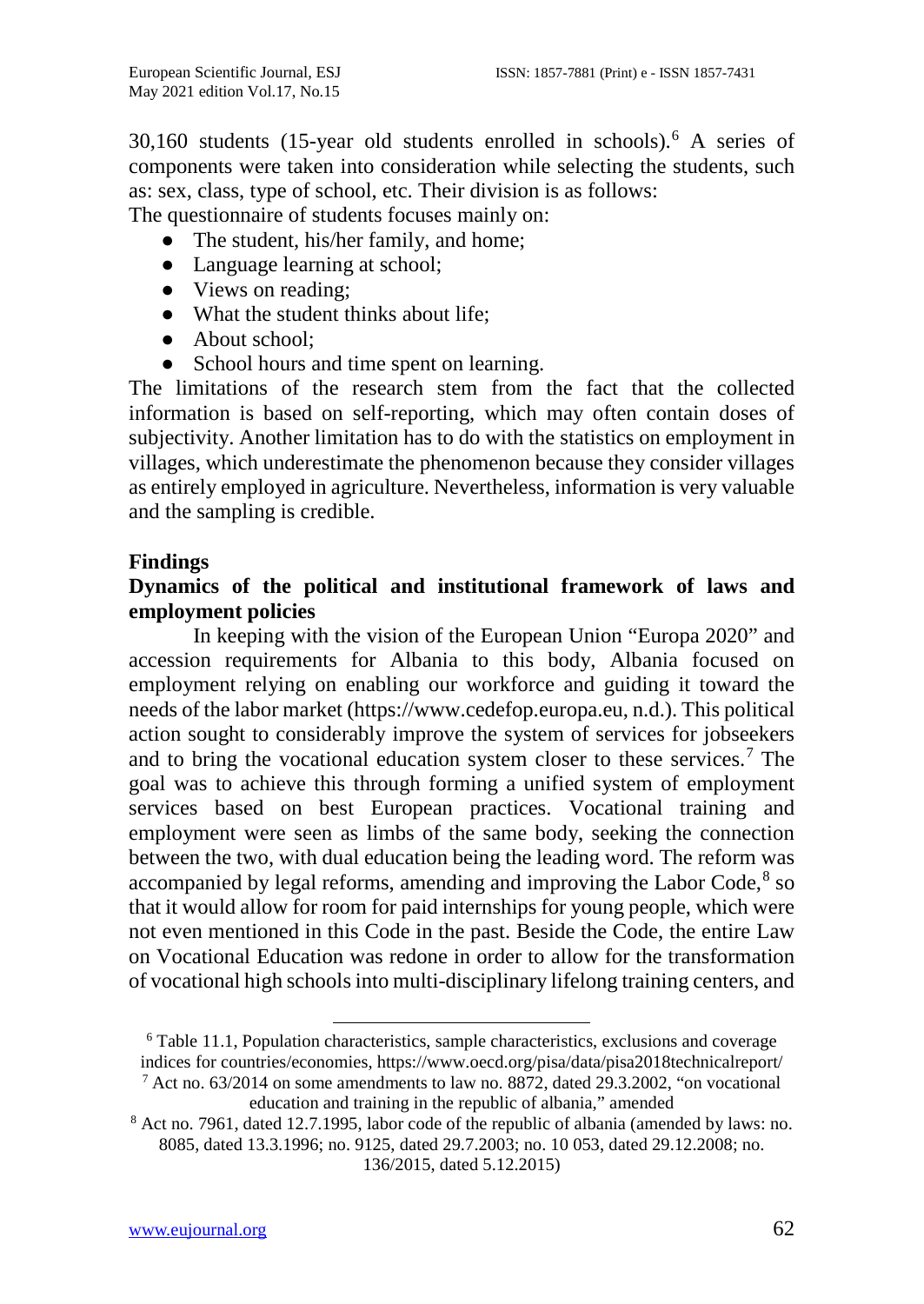create opportunities for founding higher vocational schools<sup>[9](#page-6-0)</sup>. The higher education law contained provisions for a more complete implementation of the National Qualification Framework<sup>[10](#page-6-1)</sup> and the National List of Occupations, $11$  and with them, a package of by-laws was drafted that articulated this reform at the institutional level. Investments accompanied the essential changes of transforming employment offices and employment programs,<sup>[12](#page-6-3)</sup> which targeted particularly underemployed groups such as women and young people.

In the process, another goal emerged for strengthening ties between learning and facilitating the transition to jobs. To that end, vocational education and training services were seen seen as closely linked together with the final goal being employment. The interconnection between school curricula with wellorganized practice or internships in the workplace, using elements of the German dual system approach, gave the opportunity for vocational education to those young people who were neither at school nor at work and who, according to the living standard measurement by INSTAT in 2012, were at an alarming level of 30 percent in 2013.

The other benefit was seen in coordination with the private sector, which is also the provider of jobs. Thus, in every vocational school, entrepreneurs of the relevant areas were invited to assume leadership positions in the boards. Such instances were notices for instance in the Construction school, whereby a leading construction company assumed leadership of the board, or the tourism school, where another company from this sector assumed leadership, etc. A new vocational school was also created with the help of donors in the field of ICT.

## **Groups at risk of of exclusion from the labor market**

As in every country, student achievement in Albania depends directly from the social-economic status of parents, their geographic location, sex, and social-cultural affiliation, e.g. minorities. These have a direct impact on school results as well as the opportunities of individuals for employment and selfrealization.

Both of these groups have lower educational results. The very gap of results between villages and the cities is by 38 points according to PISA 2018 (achievements of one year), while the one between lower and higher social-

<sup>12</sup> Council of Ministers decisions on Employment Programs

<sup>&</sup>lt;sup>9</sup> for the first time, The Higher Education Act defined provision of higher vocational education

<span id="page-6-1"></span><span id="page-6-0"></span> $10$  Act no. 23/2018 on some amendments and additions to law no, 10 247, dated 4.3.2010, ["on the albanian framework of qualifications"](http://www.akafp.gov.al/wp-content/uploads/2014/09/LIGJ-nr.-23-2018-date-10.5.2018.pdf)

<span id="page-6-3"></span><span id="page-6-2"></span><sup>&</sup>lt;sup>11</sup> Council of Ministers Decision no. 514, dated 20.09.2017 on the approval of the national [list of occupations \(nlp\)](http://www.akafp.gov.al/wp-content/uploads/2014/09/vendim-2017-09-20-514.pdf)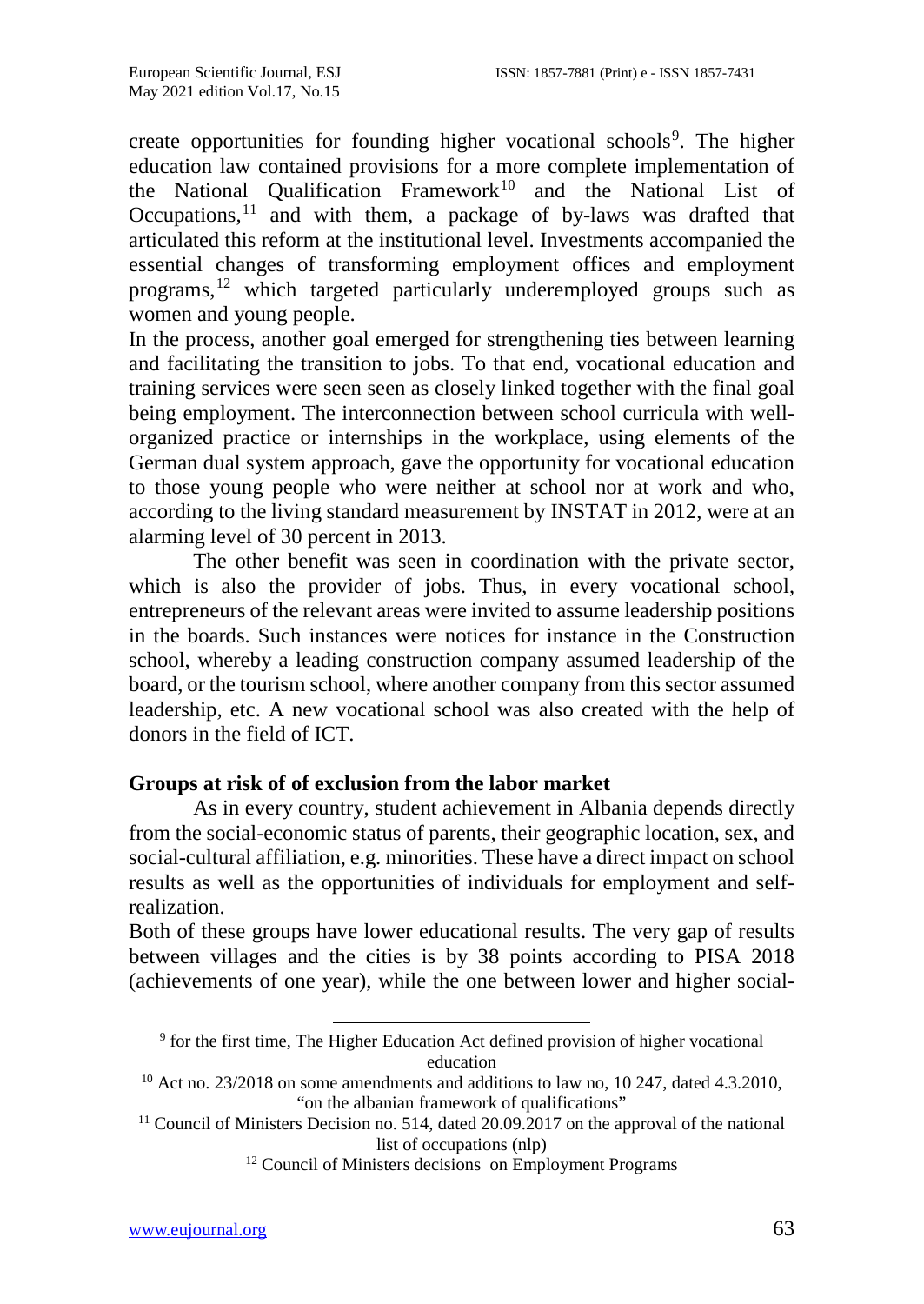economic groups is 60 points (achievements of two years). With regard to regions, the article finds that educational results are lower in the north, then the south, and then the middle of the country.

Nevertheless, the average results of disadvantaged groups and those in the villages suggest such poor results that they do not ensure access to higher education and, therefore, to employment with satisfactory salaries, suggesting even lower motivation among these groups. Meanwhile, an opinion survey organized by Friedrich Ebert in Albania suggests that 82% of youth point to the salary as the leading motivation for their employment.

Inhabitants of rural areas (30% declared as such) have limited access to employment and vocational education and training services due to distance from specialized services, but also due to the nature of their activity, which is often a closed economy working mostly to fulfill survival needs and not participating actively in the market. Although the term used officially is selfemployed, in fact, there is evidence that the situation in villages looks more like under-employment. The International Labor Organization (ILO) made clear that about 300,000 village inhabitants in Albania at present are occupied with work, however, not being paid for their work, they do not pay social and health insurance and they do not pay any taxes. The goal to start with interventions with mobile employment and vocational training services was not realized. Vulnerable groups, such as women, youth, persons with disabilities, the Roma and Egyptians, etc., have limited access to employment and vocational training services. Special employment programs were designed to allow for internships in the workplace through public funds.



Students classified by the area, region and type of school

**Figure 2.** Students clasiffied by the area, regin and type of school they attend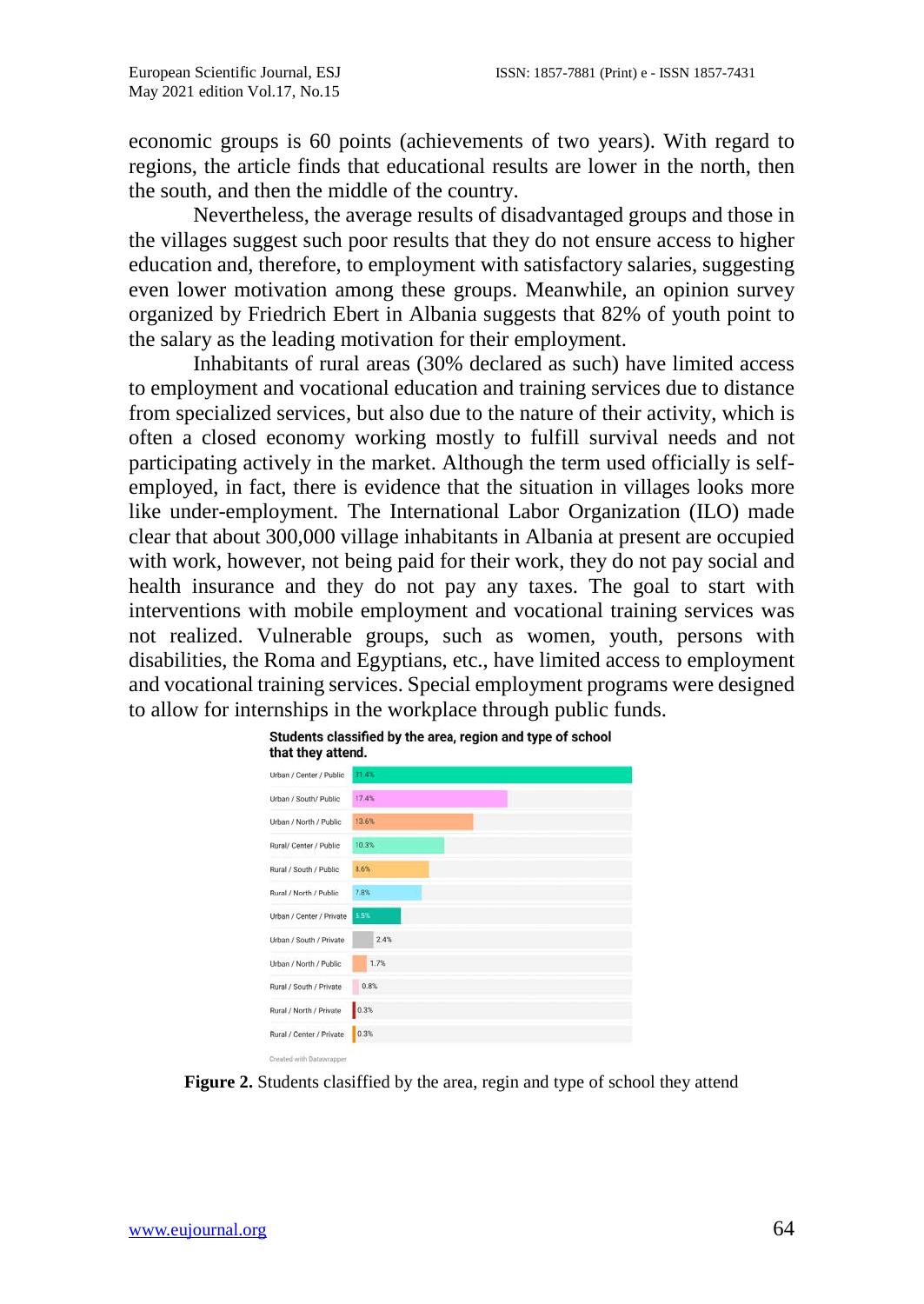The adaptation of these services toward the needs and capabilities of these groups was at the focus of this strategy. However, the continuity of these services and the full coverage of all groups in need remains a challenge. A distribution of students selected by PISA may be found in Fig. 3, which indicates that about 30 percent of the student population is in the villages, according to their own declarations.

#### **Youth employment in Albania**

Youth employment remains a priority for a society like Albania, which has a relatively young age. In Albania, the average age on January 1, 2020, was 37.2 years, and the youth age group (15-29 years old) on January 1, 2020, was 23.2 percent of the population. In the last 5 years, the number of the youth population has dropped by 54,950 individuals, although the article finds that the 25-29 age group has increased by 12,902 individuals.



**Figure 3.** Age demografic status 2016-2020, source INSTAT 2020 

#### **Result in unemployment today?**

According to the Labour Force Survey 2020, measured by INSTAT, the article finds this growing tendency of the level of employment, with a higher increase among youth age groups. (Fig 4).



**Figure 4.** Level of employment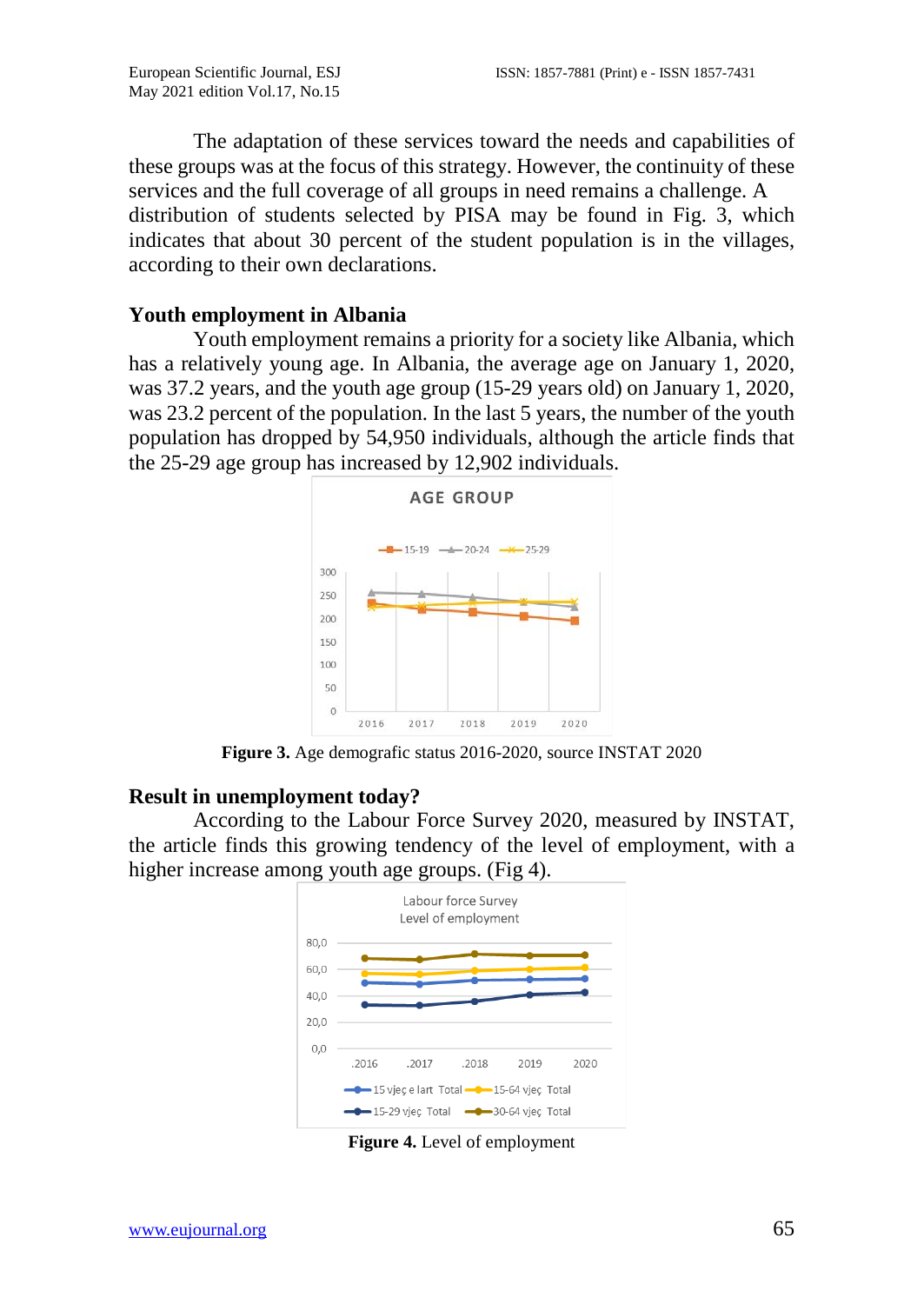Figure 3, built on data from the Labour Force Survey collected by INSTAT for 2016 until 2020, looks at unemployment tendency by sex.



**Figure 5.** Female unemployment level 2016-2020, LFS 2020

The article finds that the reduction of unemployment among women and girls appears more enhanced in the 15-29-year-old age group, although this age group has a slight demographic growth.



**Figure 6.** Male unemployment level 2016-2020, INSTAT LFS 2020

At the same time, a look at the level of unemployment among males also indicates a decrease (fig. 4), but the decrease is mainly seen in the 15-29 years old age group category. The same tendency is seen in employment figures, whereby (fig. 6) there is a more evident growth in 15-29 years old age groups.



**Figure 7.** Girls-boys employment level, LFS 2020, 2016-2020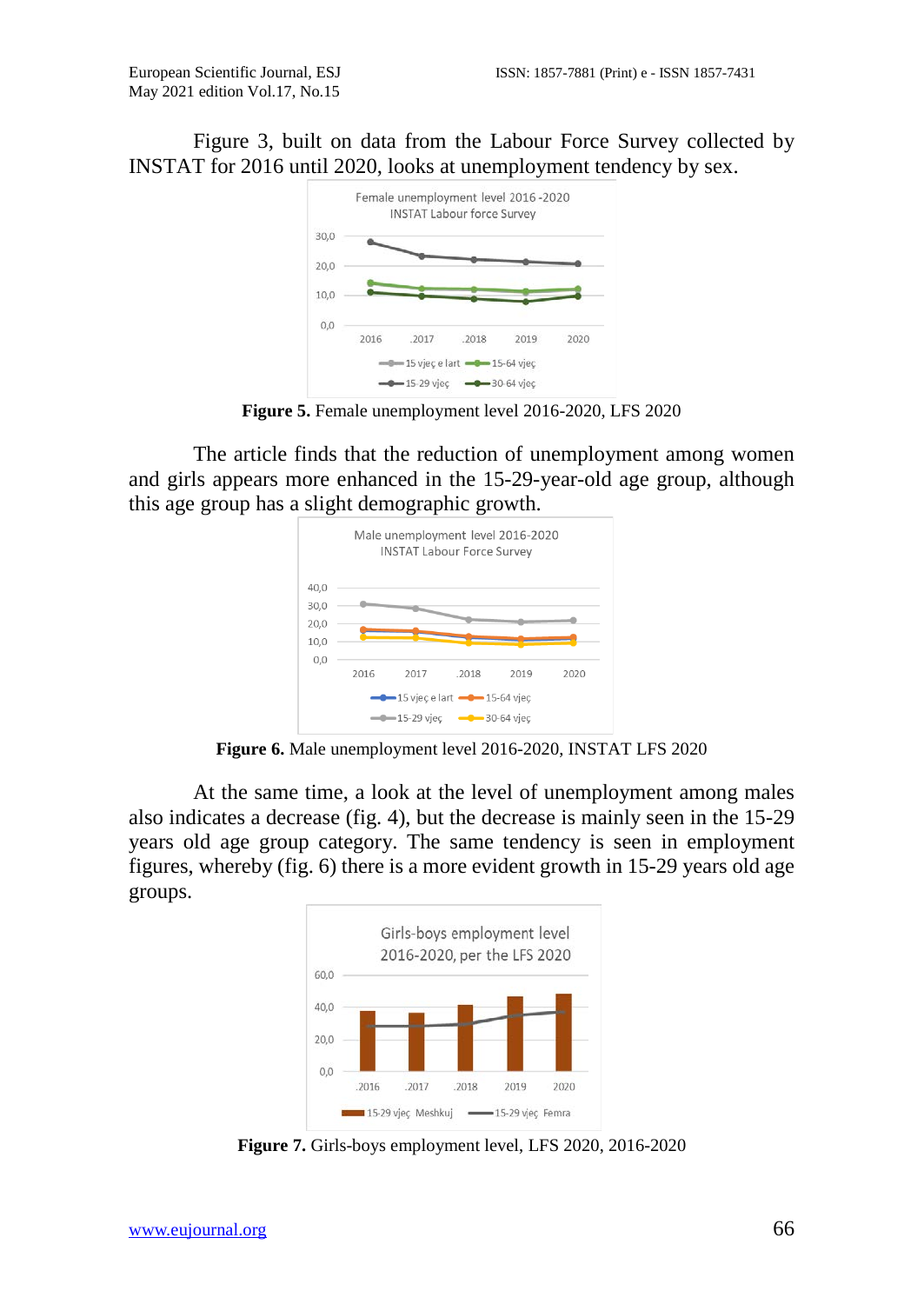From a gender perspective, the article finds a slight increase of employment among both sexes, while the gender gap in employment remains, in favor of boys.

The increase of youth employment is particularly seen after the expansion of employment through call-center and made-to-order production, which are mostly located in urban areas. Nevertheless, surveys conducted by Friedrich Ebert in Albania suggest that 48% of youth do not work in the field of education they received, while 36% work at a level lower than the education they received. Meanwhile, 83% of youth think that family or friendship ties are decisive for ensuring appropriate employment.

As a result, it may be said that youth unemployment has decreased and employment for the same age has increased, while the gender gap persists.

#### **School availability as an expression of options for further education**

PISA 2018 asked students about the possibility to choose schools. As may be seen in Fig. 7, it appears that selecting a school of basic education in Albania is impossible for at least 30 percent of students. This suggests that for 30%, there is no chance to seek a better schooling opportunity, that there is no healthy competition between schools, and that students of the same community do not have opportunities to socialize with students of different profiles, learn from them, and find inspiring models. Rather, they are stuck within the familiar models of expectations within their communities.



#### The opportunities for education of students by area.

Figure 8. Opportunity to select school in village and city

This lack of choices suggests that the choice for vocational education or beyond it, access to higher education or employment faces an additional challenge: that of distance for students from the more remote areas. The distance of students in basic schools for those 4 km away has been resolved through a grant that covers transportation, but it does not appear to function for high-school ages or above.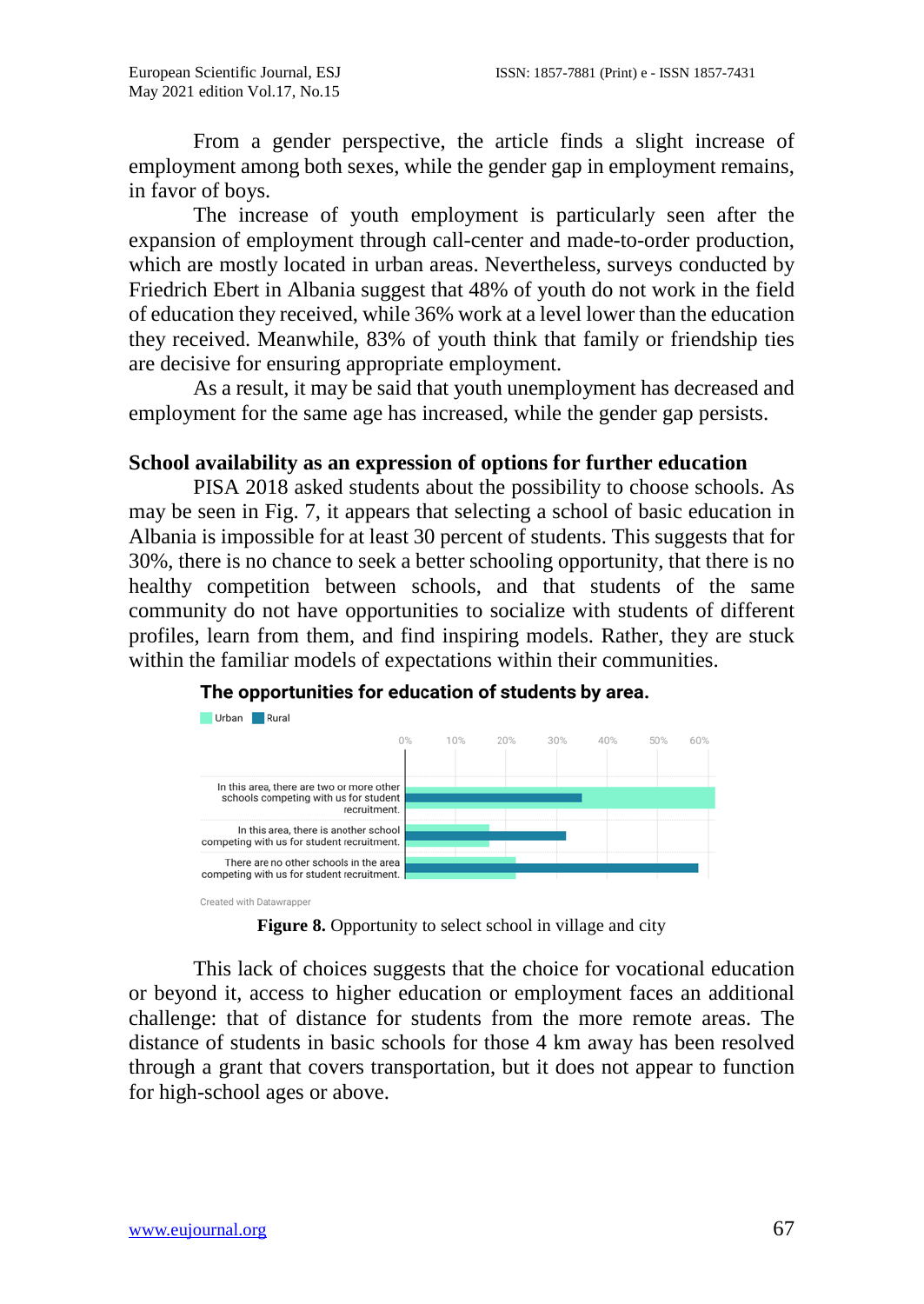#### The opportunities for education according to the region where the student lives.



Created with Datawrapper

#### **Aspects of the attitude to learning and book reading**

Numerous research studies have argued that the attitude to learning is mostly determined by the home literacy environment. Access to books at home was selected in this research, whose value was assessed by PISA 2018.

It is confirmed that there is low access to books in the home environment, suggesting that the home literacy environment is still poor and, unless measures are undertaken, naturally achievements in reading and all other subjects will remain low and at the limits of learning poverty. Likewise, employement of these students will be only at unqualified levels, which does not allow for thriving and progress. Thus, the question of how many books do you have at home is disturbing due to the response figure of less than 10 books for about 31 percent of students, at a time when it is common knowledge that access to books has a direct correlation with educational results in every subject.



**Figure 10.** How many books do yo have at home?

**Figure 9.** Opportunities for education for students by region – school choice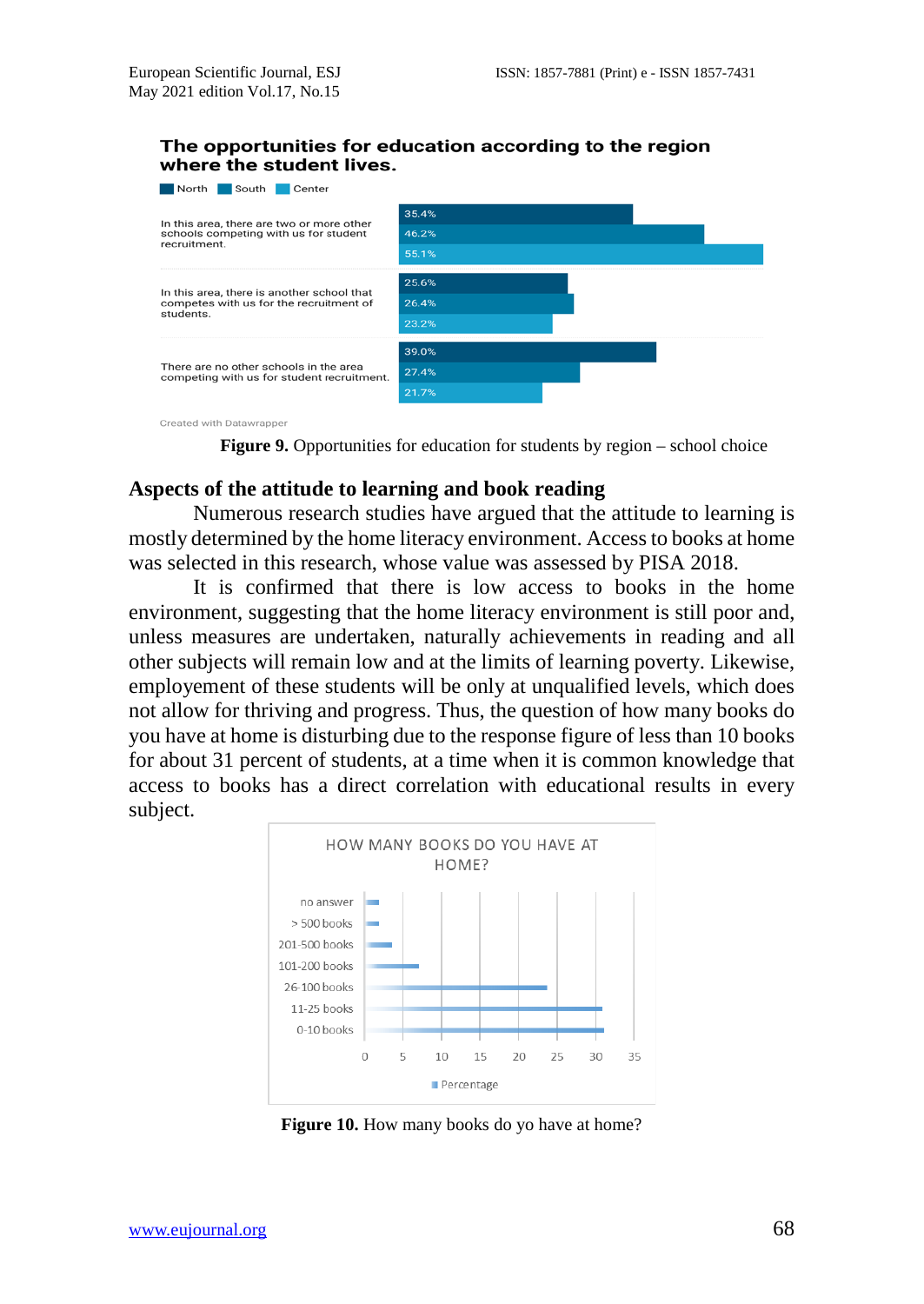The same concern remains also when looking at illustrative Figure 10, which indicates how often students willingly read books, magazines, literary or informative books, with 50 percent of them reading a few times a month. Other data of interest that describe the village and city students' attitudes has to do with responses that students provided for the PISA questionnaire about obstacles to learning, found at addendum 1. One notices there that in fact, the indicators of learning and students' attitude toward school do not have visible differences between villages and cities, which might once again confirm what literature has highlighted: that it is not the school, but rather the PEER factor that is more important in imagining success and efforts to attain it. School career guidance



**Figure 12.** How often do you read the following willingly

#### **School career guidance**

Research studies have highlighted that career guidance increases student motivation and their focus for educational results. They also highlight the fact that students from disadvantaged groups benefit more from career guidance because they lack support and information. This is particularly true for balancing gender stereotype gaps in choices for further education or the labor market. The most effective way in OECD countries for doing this are professional counselors (30 percent) or special teachers trained to carry out this function (70 percent) (WORKING IT OUT: CAREER GUIDANCE AND EMPLOYER ENGAGEMENT, 2019).

On questions regarding career guidance in the  $9<sup>th</sup>$  and  $10<sup>th</sup>$  grades, students respond almost evenly to the question about the responsibility for career guidance, stressing the lack of a specialized service in this area in their schools. This activity is expected to be carried out by all teachers or one of them.

Thus, 7 percent respond that career guidance does not occur at all in schools. A significant part respond that they receive career guidance services either from specialized personnel in their schools or from mobile personnel visiting school time after time. This suggests that it is likely that this category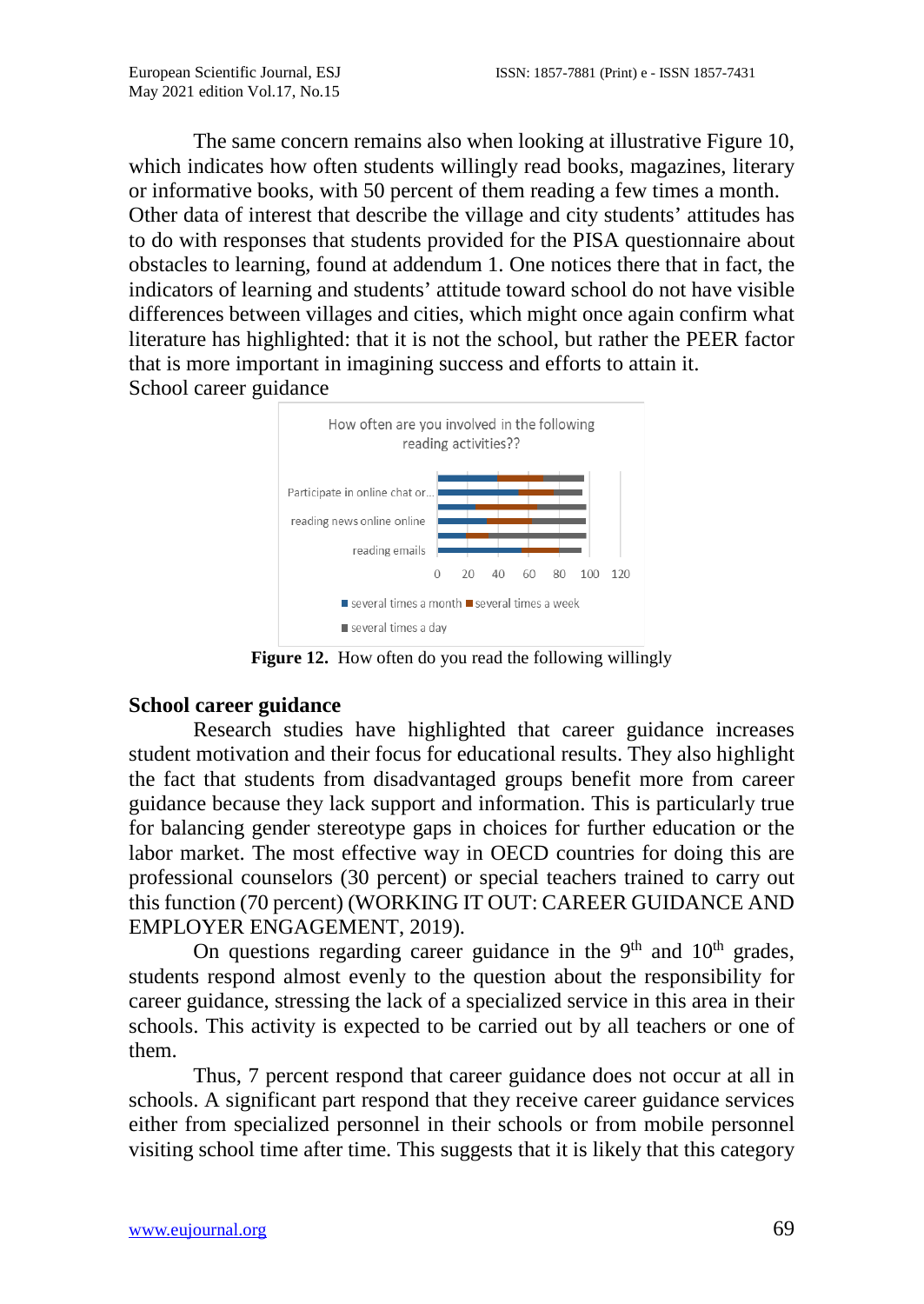belongs precisely to vocational schools serving  $10<sup>th</sup>$  grades, where school autonomy is a reality. Thus, 3.9 percent claim that their schools have hired career guides and 12 percent respond that they have career guides who visit their schools time after time.

The overwhelming majority of responses suggest that career service is offered by school teachers. 42 percent respond that a teacher in their school has been assigned as a career guide and 35 percent respond that all teachers provide a bit of this service.

It is worth mentioning the fact that the teacher, in the Law on Pre-University Education is defined as the person who has earned the right to exercise the teaching profession in pre-university education, while basic schools only have room for assistant teachers and psycho-social services. It is maybe due to this reason that career guidance services are not included in training about career guidance and information on the labor market.





**Figure 13.** Career guidance responsibility in schools, grades 9 and 10, by size of community

## **Conclusions**

- 1. It was noticed that the lack of choices of schools is more evident among village students, whereby 58% declare that there are no other schools that may compete for student recruitment in the area, followed by the northern region, whereby 39% of students declare a lack of options of other schools.
- <span id="page-13-0"></span>2. Act on Pre-University Education and the Act on Vocational Education do not envisage career guidance services. Likewise, there are no clear provisions about this service, no mentioning of any counselor in school staffs, or regarding specialized employment services.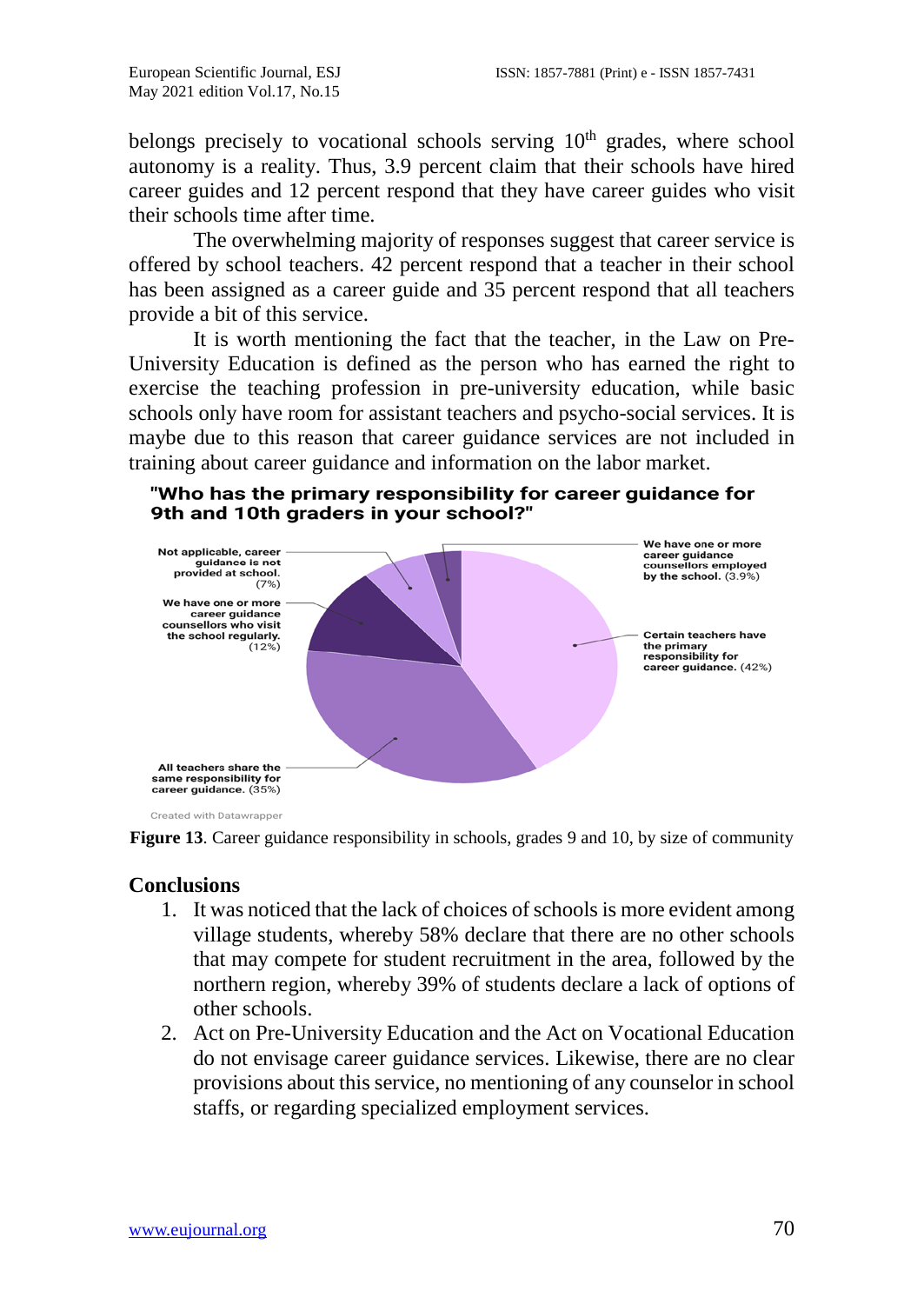3. It may be said that obstacles to learning among villages and cities are not found in schools, but particularly in the access to a reading environment at home, as well as the learning habit.

# **Recommendations**

Based on the findings described above, the article presents the following recommendations:

- 1. Expansion of employment services to the villages, to ensure access for basic education and high schools, will enable development of the labor market in these areas in order for youth employment to include the villages too.
- 2. Expansion of specialized career guidance services in basic education schools should be accompanied by legal improvements of the definitions of self-service and should recognize the profession of the career counselor, regulating it by age groups.
- 3. Schools should be more active in supporting students without a home literacy environment, creating possibilities for access to books in school, particularly informative books and those of a technical nature, which would expand the horizons of students to envisage options for productive activity.
- 4. Deficiencies in school selection should be filled by familiarizing students in isolated localities with alternative schools, particularly those of better performance, e.g. through the creation of school networks. Distances to better, specialized schools such as professional ones as well as the general middle schools or higher ones should be overcome by providing financial facilities for transportation but also accommodation, especially for girls.

## **References:**

- 1. Cordula Artelt Jürgen Baumert Nele Julius-McElvany. (2003). LEARNERS FOR LIFE, STUDENT APPROACHES TO LEARNING. Paris: OECD.
- 2. Dictionary.com. (2021, March 24). Retrieved from https://www.dictionary.com/
- 3. (n.d.). Education and Training 2020. Bruxelles: European Union.
- 4. (2013). Education quality and opportunities for skills development. Albania an analysis of PISA 2009-2012. Washington DC: the World Bank.
- 5. Guide on Measuring Human Capital. (2016). Geneva: UNECE (UNITED NATIONS ECONOMIC COMMISSION FOR EUROPE).